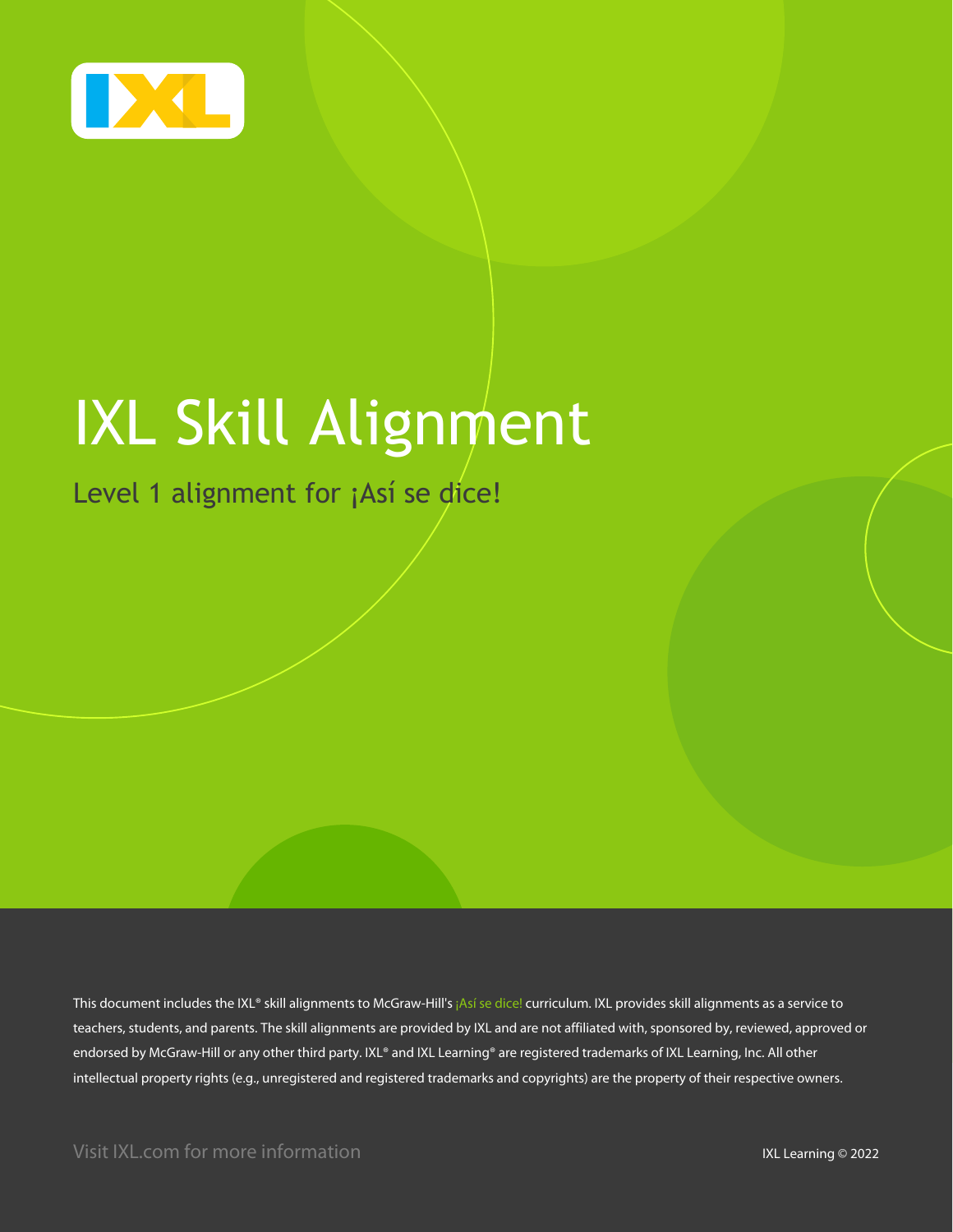

## **Lecciones preliminares**

| <b>Textbook section</b>    | <b>IXL skills</b>                                                                 |
|----------------------------|-----------------------------------------------------------------------------------|
| Saludos                    | 1. Greeting people and saying goodbye RRS                                         |
|                            | 2. How are you doing? 6SB                                                         |
|                            | Also consider                                                                     |
|                            | • What is the conversation about? RHR                                             |
| ¡Adiós!                    | 1. Greeting people and saying goodbye RRS                                         |
| La cortesía                |                                                                                   |
| Algunos números            | 1. Numbers 0-10 XYL                                                               |
|                            | 2. Numbers 11-20 P8X                                                              |
|                            | 3. Numbers 21-31 ZV9                                                              |
|                            | 4. Recognize numbers: 30-100 NLC                                                  |
|                            | 5. Provide numbers: 30-100 HDD                                                    |
|                            | Also consider                                                                     |
|                            | • Listen and fill in a form with personal<br>information: letters and numbers JTQ |
| La fecha                   | 1. Days of the week U7C                                                           |
|                            | 2. Months of the year YUQ                                                         |
|                            | 3. Provide the date PHW                                                           |
|                            | Also consider                                                                     |
|                            | • Listen and choose the appropriate response to<br>basic questions ETQ            |
|                            | What is the conversation about? RHR<br>$\bullet$                                  |
| La hora                    | 1. Telling time: provide hours and minutes MLV                                    |
|                            | Also consider                                                                     |
|                            | • Schedules with ordinal numbers and times SGQ                                    |
| Las estaciones y el tiempo | 1. Weather and seasons 9JH                                                        |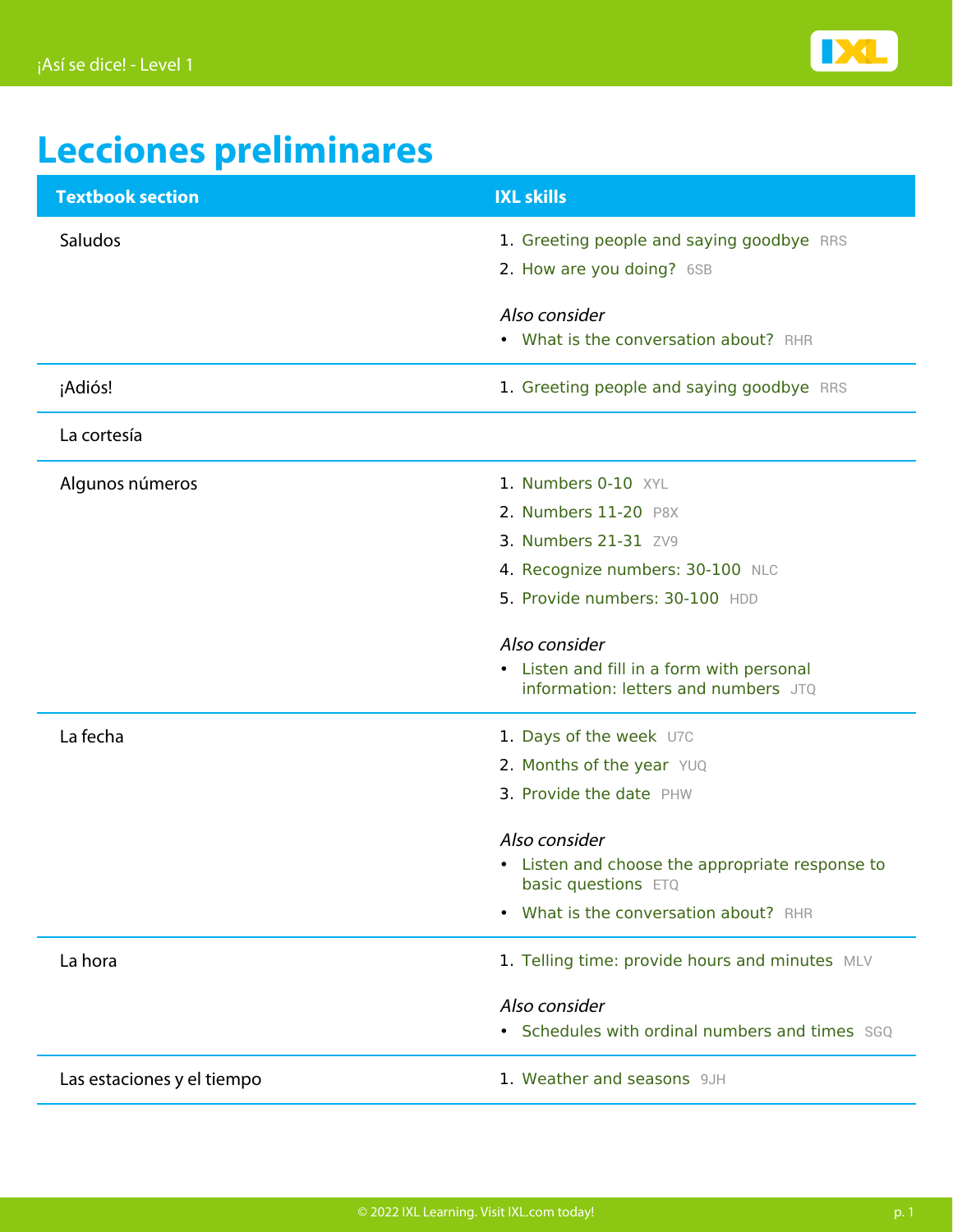

#### **Capítulo 1** ¿Cómo somos?

| <b>Textbook section</b>            | <b>IXL skills</b>                                                       |
|------------------------------------|-------------------------------------------------------------------------|
| Vocabulario 1: ¿Cómo es?           | 1. Recognize adjectives that describe<br>appearance 9QY                 |
|                                    | 2. Provide adjectives that describe<br>appearance WLX                   |
|                                    | 3. Recognize adjectives that describe<br>personalities RSK              |
|                                    | 4. Provide adjectives that describe<br>personalities QYS                |
| Vocabulario 2: ¿Quiénes son?       | 1. Recognize nouns to identify people FGJ                               |
|                                    | 2. Provide nouns to identify people 2XK                                 |
|                                    | 3. Recognize adjectives that describe<br>personalities RSK              |
|                                    | 4. Provide adjectives that describe<br>personalities QYS                |
|                                    | 5. Common adjectives SUV                                                |
|                                    | Also consider                                                           |
|                                    | • Listen and identify the person from the<br>description 6YQ            |
|                                    | • Listen to people describe themselves and<br>others XT6                |
|                                    | • Read about famous people from the<br>Spanish-speaking world 32P       |
|                                    | Recognize school subjects 53X<br>$\bullet$                              |
|                                    | Name school subjects XLM                                                |
| Gramática: Artículos y sustantivos | 1. Definite and indefinite articles KN6                                 |
| Gramática: Adjetivos               | 1. Basics of gender and noun-adjective agreement:<br>singular forms JM8 |
|                                    | 2. Basics of number and forming the plural SFK                          |
|                                    | 3. Gender and number agreement: articles,<br>adjectives, and nouns L64  |
|                                    | Also consider                                                           |
|                                    | • Categorize words based on gender and<br>number MZP                    |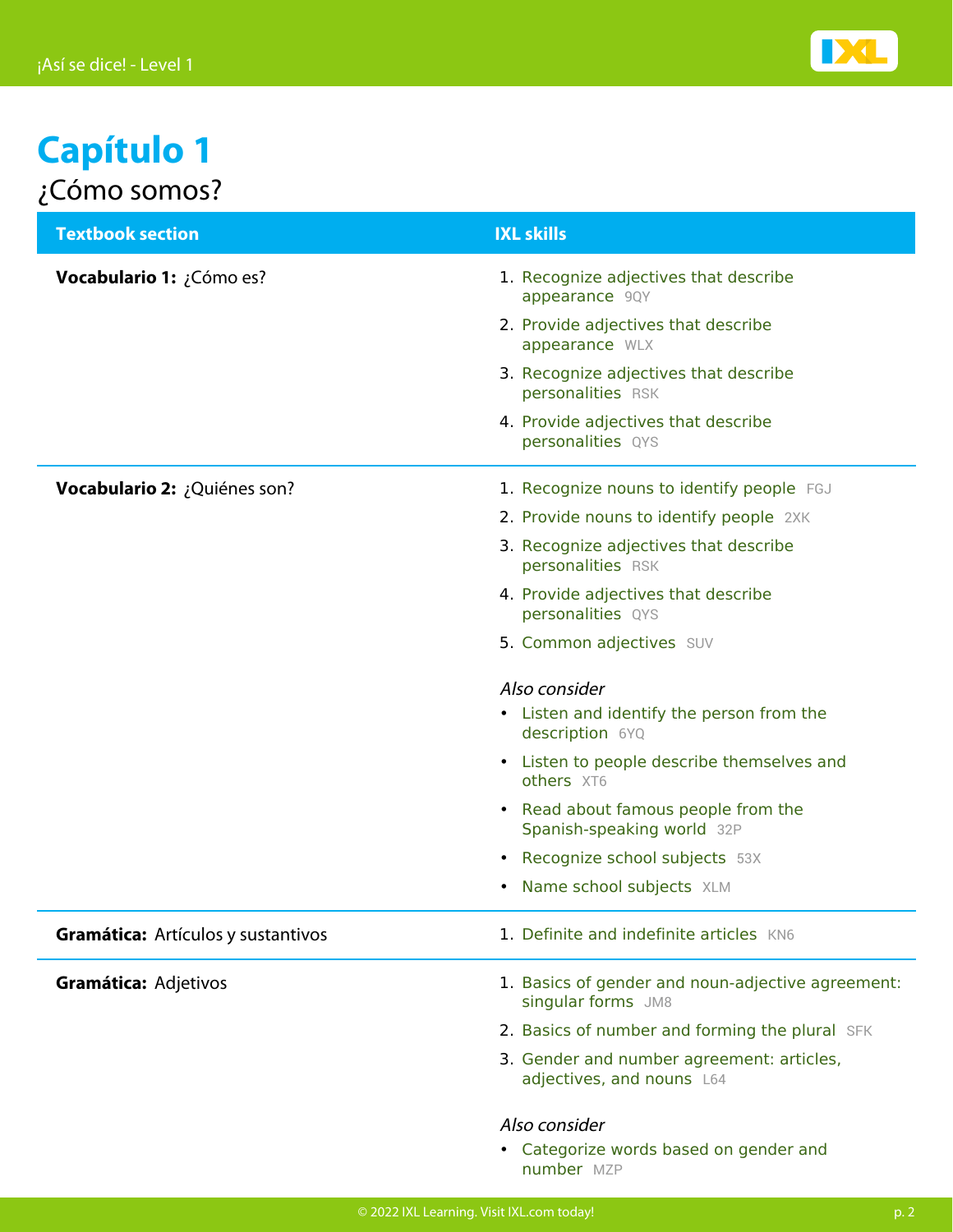

- [Listen and identify the person from the](https://www.ixl.com/spanish/level-1/listen-and-identify-the-person-from-the-description) [description](https://www.ixl.com/spanish/level-1/listen-and-identify-the-person-from-the-description) [6YQ](https://www.ixl.com/spanish/level-1/listen-and-identify-the-person-from-the-description)
- [Choose the correct form to describe an](https://www.ixl.com/spanish/level-1/choose-the-correct-form-to-describe-an-image) [image](https://www.ixl.com/spanish/level-1/choose-the-correct-form-to-describe-an-image) [YZY](https://www.ixl.com/spanish/level-1/choose-the-correct-form-to-describe-an-image)

- **Gramática:** El verbo ser 1. [Subject pronouns](https://www.ixl.com/spanish/level-1/subject-pronouns) [XYU](https://www.ixl.com/spanish/level-1/subject-pronouns)
	- 2. [Informal and formal language:](https://www.ixl.com/spanish/level-1/informal-and-formal-language-tu-and-usted) [tú](https://www.ixl.com/spanish/level-1/informal-and-formal-language-tu-and-usted) [and](https://www.ixl.com/spanish/level-1/informal-and-formal-language-tu-and-usted) [usted](https://www.ixl.com/spanish/level-1/informal-and-formal-language-tu-and-usted) [P9K](https://www.ixl.com/spanish/level-1/informal-and-formal-language-tu-and-usted)
	- 3. Select the correct present-tense form of [ser](https://www.ixl.com/spanish/level-1/select-the-correct-present-tense-form-of-ser) [DXK](https://www.ixl.com/spanish/level-1/select-the-correct-present-tense-form-of-ser)
	- 4. Provide the correct present-tense form of [ser](https://www.ixl.com/spanish/level-1/provide-the-correct-present-tense-form-of-ser) [KSX](https://www.ixl.com/spanish/level-1/provide-the-correct-present-tense-form-of-ser)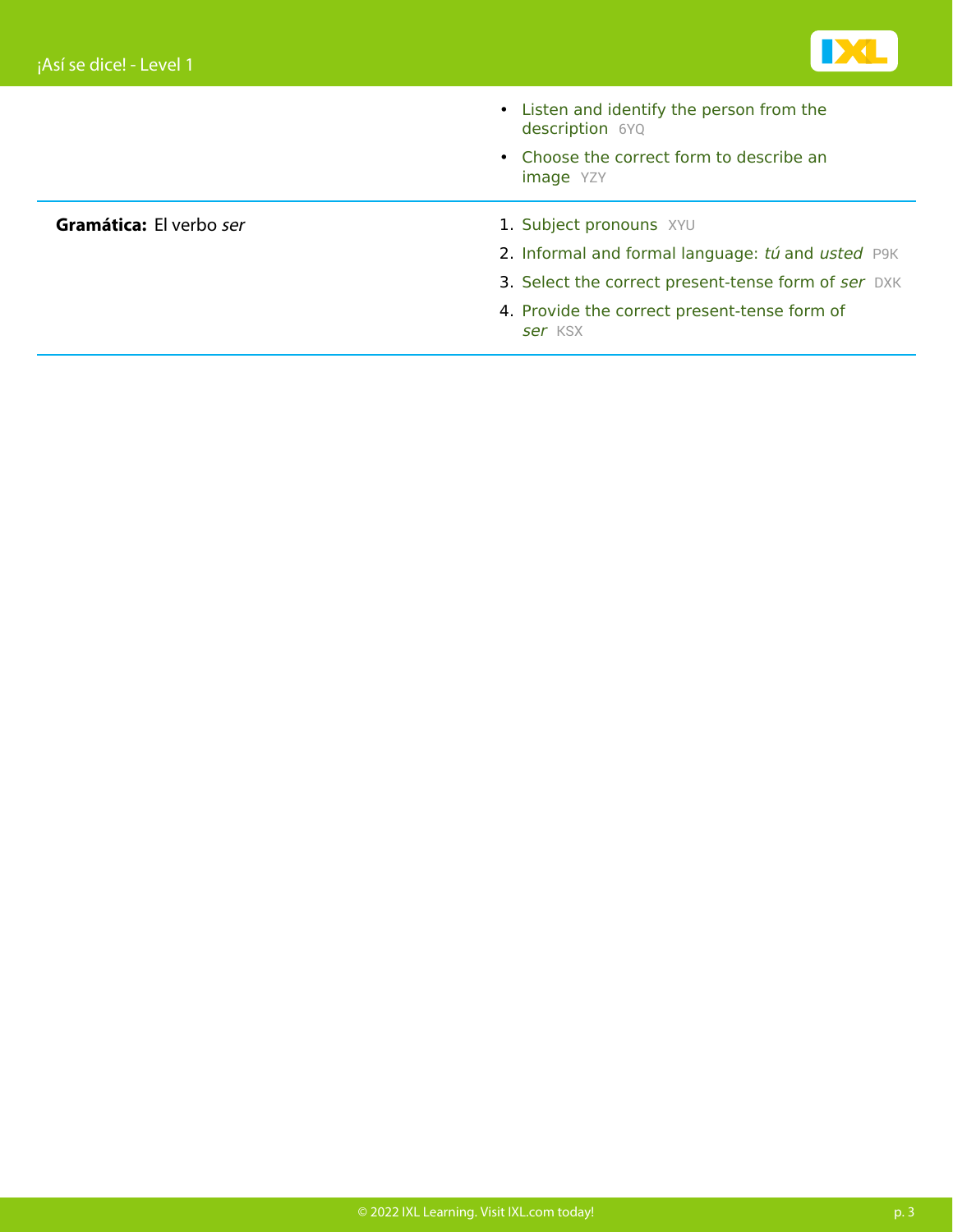

### **Capítulo 2** La familia y la casa

| <b>Textbook section</b>                  | <b>IXL skills</b>                                                        |
|------------------------------------------|--------------------------------------------------------------------------|
| Vocabulario 1: La familia                | 1. Recognize immediate family members and<br>pets PWB                    |
|                                          | 2. Name immediate family members and pets UB6                            |
|                                          | 3. Recognize extended family members ULB                                 |
|                                          | 4. Name extended family members LB5                                      |
|                                          | Also consider                                                            |
|                                          | • Listen to people talk about their families RLU                         |
|                                          | • Read about families from the Spanish-speaking<br>world 8GM             |
|                                          | • Write sentences about yourself, your family, or<br>people you know CT5 |
| <b>Vocabulario 2: La casa</b>            |                                                                          |
| Vocabulario 2: Los cuartos y los muebles | Also consider                                                            |
|                                          | • Prepositions of place 6CQ                                              |
| Gramática: El verbo tener                | 1. Present tense of tener: recognize the correct<br>form $20J$           |
|                                          | 2. Present tense of tener: provide the correct<br>form ME8               |
| Gramática: Los adjetivos posesivos       | 1. Select the correct possessive adjective JGM                           |
|                                          | 2. Provide the correct possessive adjective 9RE                          |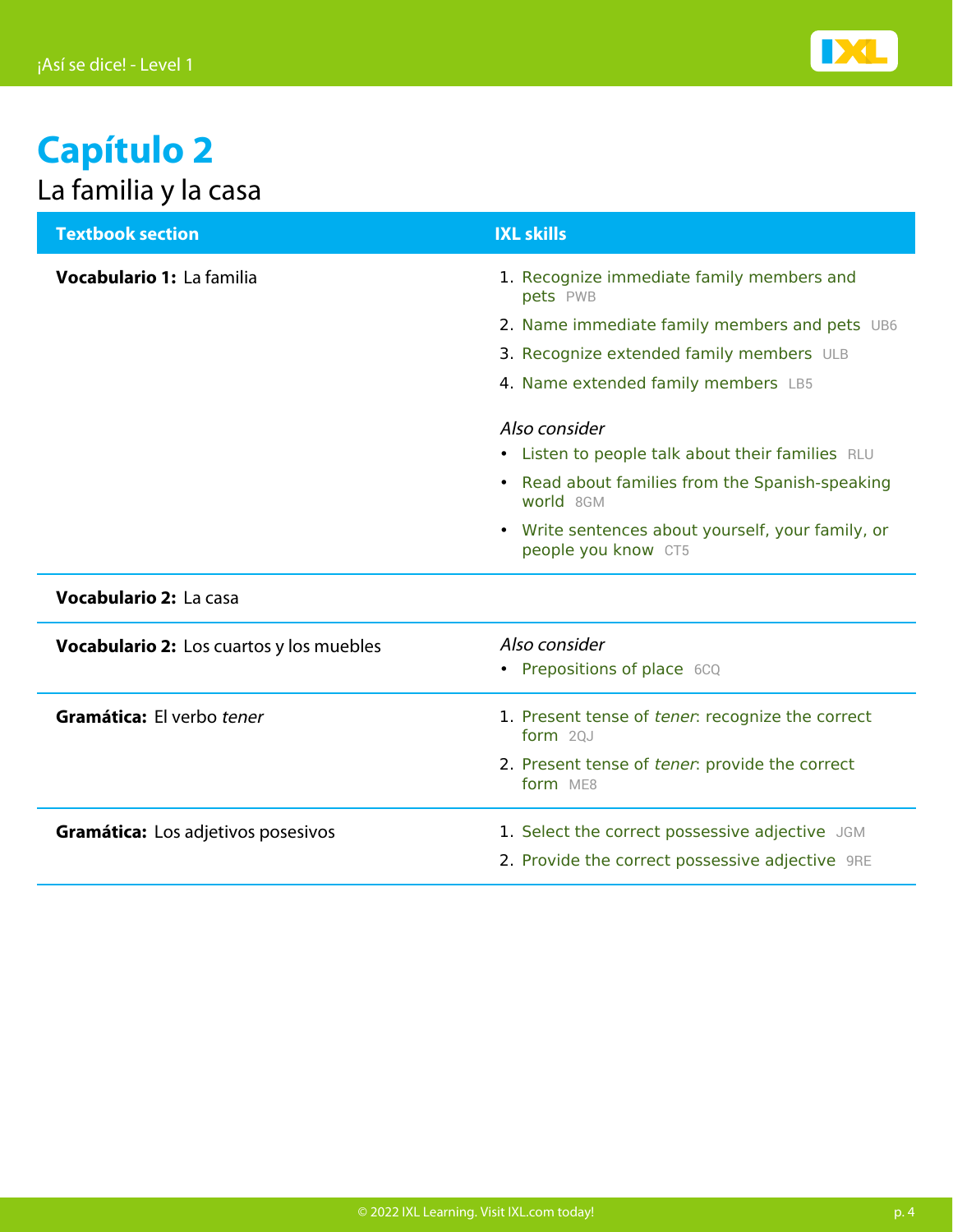

### **Capítulo 3** En clase y después

| <b>Textbook section</b>                  | <b>IXL skills</b>                                                       |
|------------------------------------------|-------------------------------------------------------------------------|
| Vocabulario 1: En la sala de clase       | 1. Recognize school supplies 5ZW                                        |
|                                          | 2. Name school supplies V7N                                             |
|                                          | 3. Recognize -ar verbs related to school RLA                            |
|                                          | 4. Provide -ar verbs related to school 4H6                              |
|                                          | Also consider                                                           |
|                                          | • Common -ar verbs ATK                                                  |
|                                          | • Listen and recognize classes and school<br><b>supplies</b> FHK        |
|                                          | • Listen to people talk about the school day WS5                        |
|                                          | • Read materials related to school and student<br>life XLS              |
|                                          | • Recognize things in the classroom JGK                                 |
|                                          | • Name things in the classroom SFE                                      |
|                                          | Listen to people talk about their school and<br>everything in it RX8    |
|                                          | • Read about schools and education in the<br>Spanish-speaking world BCY |
|                                          | • Describe scenes from around school WQV                                |
|                                          | • What's happening at school? XS6                                       |
| Vocabulario 2: Después de las clases     | 1. Recognize day-to-day activities GRQ                                  |
|                                          | 2. Name day-to-day activities 2FX                                       |
|                                          | Also consider                                                           |
|                                          | • Prepositions of place 6CQ                                             |
|                                          | • Recognize question words: set 1 TMZ                                   |
|                                          | • Recognize question words: set 2 39D                                   |
| Gramática: Presente de los verbos en -ar | 1. Select the correct present-tense form of regular<br>-ar verbs VZA    |
|                                          | 2. Provide the correct present-tense form of<br>regular -ar verbs 7HP   |
|                                          | Also consider                                                           |

• [Common](https://www.ixl.com/spanish/level-1/common-ar-verbs) -ar [verbs](https://www.ixl.com/spanish/level-1/common-ar-verbs) [ATK](https://www.ixl.com/spanish/level-1/common-ar-verbs)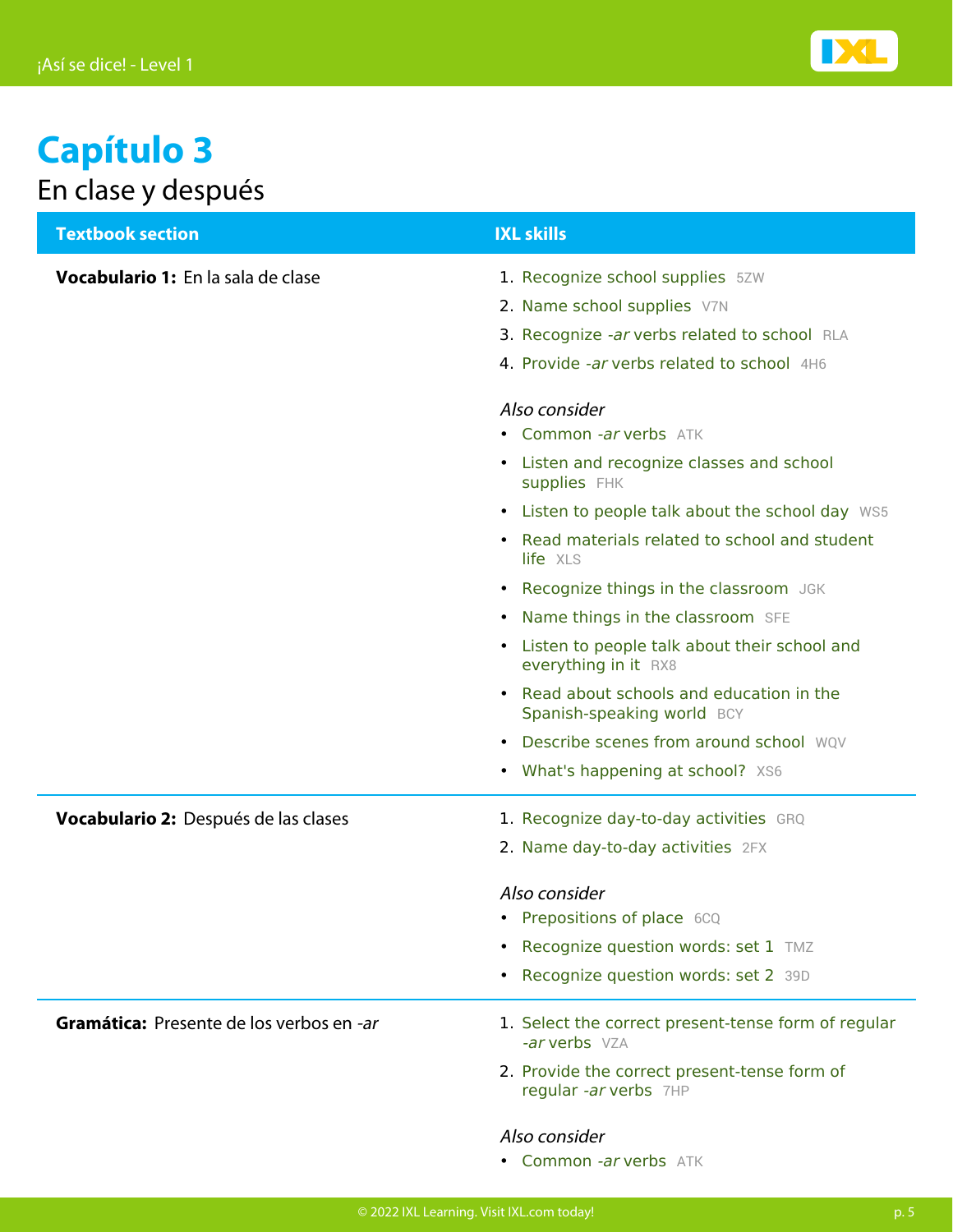

|                                              | • Use -ar verbs in conversations about classes and<br>school supplies 8LC |
|----------------------------------------------|---------------------------------------------------------------------------|
|                                              | • Complete conversations about student life 205                           |
| Gramática: Los verbos ir, dar, estar         | 1. Select the correct present-tense form of<br>estar JNR                  |
|                                              | 2. Provide the correct present-tense form of<br>estar DB6                 |
|                                              | 3. Select the correct present-tense form of ir 85Q                        |
|                                              | 4. Provide the correct present-tense form of ir SQB                       |
| <b>Gramática:</b> Las contracciones al y del | 1. The prepositions a and de and the contractions<br>al and $del$ 4P2     |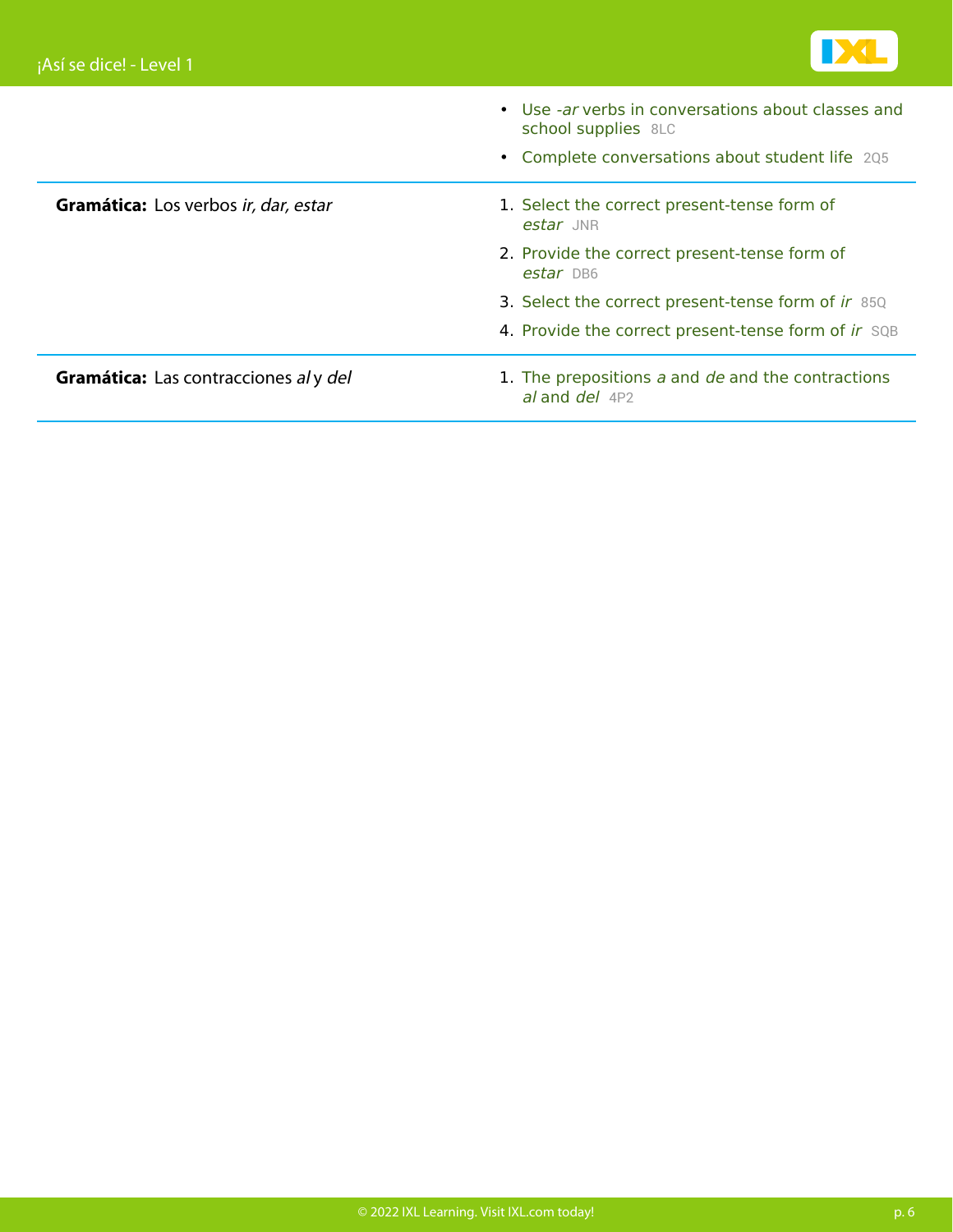

#### **Capítulo 4** ¿Qué comemos y dónde?

| <b>Textbook section</b>                       | <b>IXL skills</b>                                                                                                                                                          |
|-----------------------------------------------|----------------------------------------------------------------------------------------------------------------------------------------------------------------------------|
| Vocabulario 1: Las comidas                    | 1. Recognize meals and types of food G2D<br>2. Name meals and types of food KH8<br>3. Recognize food items VLD<br>4. Name food items B7N                                   |
|                                               | Also consider<br>• Recognize fruits and vegetables QP8<br>• Name fruits and vegetables Q53<br>• Listen to statements about actions and habits                              |
|                                               | related to food SOE<br>• Listen to people talk about their favorite foods<br>and drinks ENW<br>• Read about typical meals and foods from the<br>Spanish-speaking world BFC |
| <b>Vocabulario 1: Las bebidas</b>             | 1. Recognize drinks 9KR<br>2. Name drinks GEA                                                                                                                              |
| Vocabulario 1: ¿Dónde comemos?                | 1. Verbs for talking about food, eating, and<br>drinking SWC                                                                                                               |
| Vocabulario 2: En el café                     |                                                                                                                                                                            |
| Gramática: Presente de los verbos en -er, -ir | 1. Select the correct present-tense form of regular<br>-er/-ir verbs 93Q<br>2. Provide the correct present-tense form of                                                   |
|                                               | regular -er/-ir verbs ES7<br>3. Select the correct present-tense form of ver CFA                                                                                           |
|                                               | Also consider<br>• Common -er and -ir verbs E6D<br>• Listen and match the statement to the<br>image 6T6                                                                    |
| Gramática: Expresiones con el infinitivo      | 1. Acabar de + infinitive 9KB<br>2. Ir $a$ + infinitive to talk about the future CWD<br>3. Select the use of tener or tener que 9LW                                        |